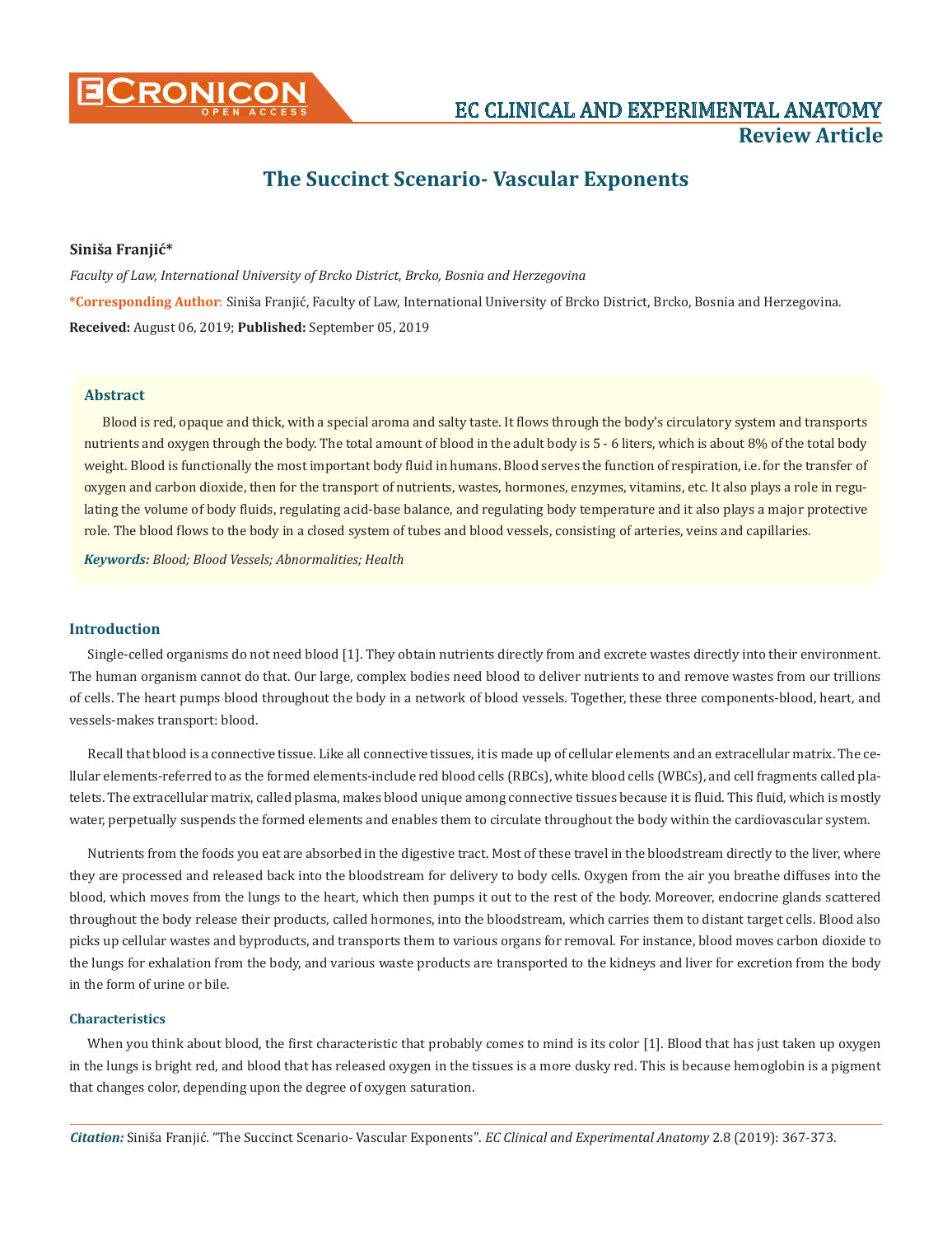Blood is viscous and somewhat sticky to the touch. It has a viscosity approximately five times greater than water. Viscosity is a measure of a fluid's thickness or resistance to flow and is influenced by the presence of the plasma proteins and formed elements within the blood. The viscosity of blood has a dramatic impact on blood pressure and flow. Consider the difference in flow between water and honey. The more viscous honey would demonstrate a greater resistance to flow than the less viscous water. The same principle applies to blood.

The normal temperature of blood is slightly higher than normal body temperature-about 38°C (or 100.4°F), compared to 37°C (or 98.6°F) for an internal body temperature reading, although daily variations of 0.5°C are normal. Although the surface of blood vessels is relatively smooth, as blood flows through them, it experiences some friction and resistance, especially as vessels age and lose their elasticity, thereby producing heat. This accounts for its slightly higher temperature.

The pH of blood averages about 7.4; however, it can range from 7.35 to 7.45 in a healthy person. Blood is therefore somewhat more basic (alkaline) on a chemical scale than pure water, which has a pH of 7.0. Blood contains numerous buffers that actually help to regulate pH.

Blood constitutes approximately 8 percent of adult body weight. Adult males typically average about 5 to 6 liters of blood. Females average 4 - 5 liters.

#### **Blood vessels**

Blood is carried through the body via blood vessels [1]. An artery is a blood vessel that carries blood away from the heart, where it branches into ever-smaller vessels. Eventually, the smallest arteries, vessels called arterioles, further branch into tiny capillaries, where nutrients and wastes are exchanged, and then combine with other vessels that exit capillaries to form venules, small blood vessels that carry blood to a vein, a larger blood vessel that returns blood to the heart.

Arteries and veins transport blood in two distinct circuits: the systemic circuit and the pulmonary circuit. Systemic arteries provide blood rich in oxygen to the body's tissues. The blood returned to the heart through systemic veins has less oxygen, since much of the oxygen carried by the arteries has been delivered to the cells. In contrast, in the pulmonary circuit, arteries carry blood low in oxygen exclusively to the lungs for gas exchange. Pulmonary veins then return freshly oxygenated blood from the lungs to the heart to be pumped back out into systemic circulation. Although arteries and veins differ structurally and functionally, they share certain features.

The walls of arteries and veins are largely composed of living cells and their products (including collagenous and elastic fibers); the cells require nourishment and produce waste [1]. Since blood passes through the larger vessels relatively quickly, there is limited opportunity for blood in the lumen of the vessel to provide nourishment to or remove waste from the vessel's cells. Further, the walls of the larger vessels are too thick for nutrients to diffuse through to all of the cells. Larger arteries and veins contain small blood vessels within their walls known as the vasa vasorum-literally "vessels of the vessel"-to provide them with this critical exchange. Since the pressure within arteries isrelatively high,the vasa vasorum must function in the outer layers of the vessel or the pressure exerted by the blood passing through the vessel would collapse it, preventing any exchange from occurring. The lower pressure within veins allows the vasa vasorum to be located closer to the lumen. The restriction of the vasa vasorum to the outer layers of arteries is thought to be one reason that arterial diseases are more common than venous diseases, since its location makes it more difficult to nourish the cells of the arteries and remove waste products. There are also minute nerves within the walls of both types of vessels that control the contraction and dilation of smooth muscle. These minute nerves are known as the nervi vasorum.

Blood vessels are not inert conduits; they are formed during embryonic development and have plasticity throughout adult life [2]. Far from representing a uniform category, we must distinguish between the different types of blood vessels. The first is the arteries and veins, which have different structures and functions. The second subdivision of the vascular tree is a function of size and distinguishes between large vessels and smaller vessels called arterioles, venules, and capillaries (by decreasing size). Capillaries have an essential role in the exchange of nutrients and oxygen with the tissues. They are also heterogeneous and are distinguished as fenestrated and unfenestrated capillaries. Fenestrated capillaries have small openings that allow fluids and macromolecules to pass. They are mainly present in the kidneys and the lungs.

368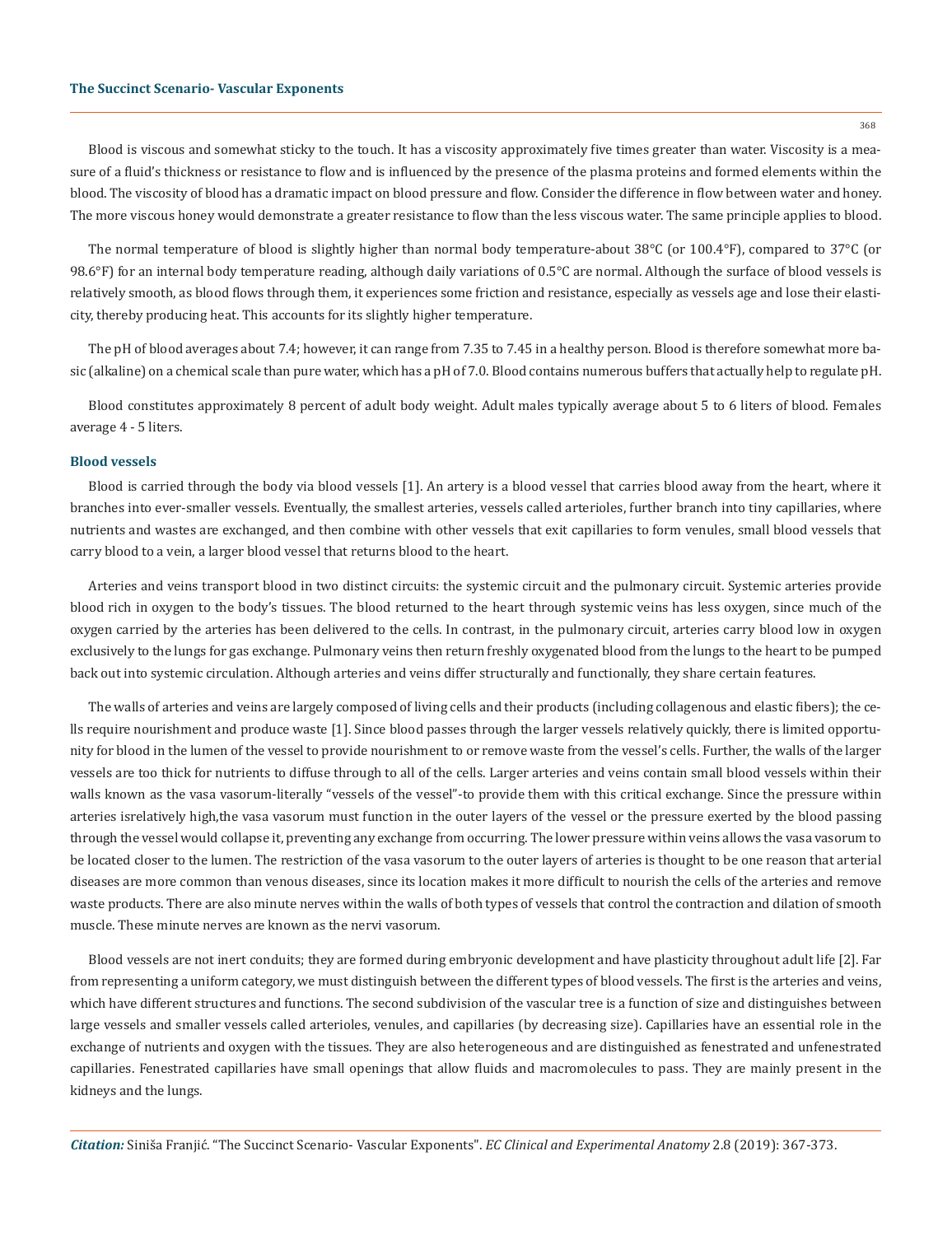The structure of the blood vessels depends on their size; in other words, their form and function are different and constituted as microvessels or larger vessels. Capillaries consist mainly of endothelial cells, which may be covered with a layer of so-called mural cells or pericytes. These cells are in contact with proteins forming a basal collagen membrane. The largest vessels are formed of several layers called intima, media, and adventitia.

The flow of fluid through the interstitial space between arteries and veins depends on capillary hydrostatic pressure, capillary permeability, osmotic pressure of blood proteins, and the presence of open lymphatic channels [3]. The capillary hydrostatic pressure filters fluid from the blood through the capillary endothelium. The capillary permeability determines the ease with which the fluid can pass through the capillary endothelium and whether larger proteins can leak into the tissue. The osmotic pressure exerted by the proteins in the blood plasma (called colloid osmotic pressure) attracts fluid from the interstitial space back into the vascular compartment. Osmotic pressure, which was considered in the discussion on cells and tissues, may be defined as the property causing fluid to migrate in the direction of a higher concentration of molecules. The osmotic pressure of the plasma depends primarily on the concentration of the plasma proteins (termed the plasma oncotic pressure). Because normal capillaries are impermeable to protein, the protein tends to draw water from the interstitial fluid into the capillaries and to hold it there. However, changes in capillary permeability (as occur in inflammation) may allow proteins to leak into tissue, reducing the plasma oncotic pressure. Open lymphatic channels collect some of the fluid forced out of the capillaries by the hydrostatic pressure of the blood and return the fluid to the circulation.

#### **Heart**

The heart is the primary organ of the cardiovascular system that acts as a pump, which supplies oxygenated blood to the body from the lungs and deoxygenated blood to the lungs for removal of carbon dioxide [4]. The human heart is approximately the size of a large fist and is located in middle of the chest, between the lungs within thoracic cavity. It has four chambers: lower left and right ventricles and upper left and right atrium. The blood pressure (BP) is created by the contraction of left ventricles. The normal BP range is 120/80 - 140/90 for a healthy person. The mass of an adult heart is approximately 250 - 350 gm. The cardiac cycle is a complete heart beat that consists of a sequence of mechanical and electrical events which are repeated with every heartbeat. It starts with systole that is a contraction of atria or ventricles and ends with diastole that is a relaxationand filling of ventricles or atria with blood. The heart rate is the frequency of cardiac cycle, and it is expressed in beats per minute. The normal heart rate of an adult person is from 60 to 100 beats per minute. The heart generates the electrical activity throughout the cardiac cycle as a result of which atria and ventricles contract. The vibrations are produced by the opening and closure of valves, which are audible and can indicate the condition of heart.

The cardiovascular disease involves the blood vessels or heart. It normally refers to blockage or narrowing of blood vessels causing stroke, angina pain, or heart attack. There are three types of heart diseases: electrical, circulatory, and structural. Irregular or abnormal heartbeats called arrhythmia are caused by the problems in electrical activity of the heart. It means a heartbeat is added and skippedand the heart is beating fast or slow. Arrhythmia can be either harmful or harmless and one might not notice them. Circulatory diseases caused by the disordersin circulatory system such as high BP, blockageof blood vessels, etc. The structural disease involvesheart muscles/valves and congenital problems. The main causes of CVD are high blood pressure, poor diet, smoking, obesity, diabetes, high cholesterol, genetics, age, gender, lack of exercise, and physical inactivity.

## **CVS**

The CVS (Cardiovascular system) is concerned with the heart and the blood vessels: arteries, veins and capillaries [5]. Traditional methods of examination are used. Evidence that the heart is not working efficiently, called congestive heart failure, may be provided by looking at the veins of the neck which may show raised pressure; by looking at the ankles or sacrum which may show indentation of the skin under pressure, called pitting oedema or swelling because the pitting takes some time to clear; and by listening to the chest, which may reveal moist sounds, called creps, in the lungs and abnormal heart sounds, called murmurs. Such examination may reveal an enlarged boot shaped heart and murmurs consistent with heart valve disease. There may also be basal creps in the lungs and an elevated jugular venous pulse. The pressure in the arteries called the blood pressure is measured with an instrument called a sphygmomanometer. Two

369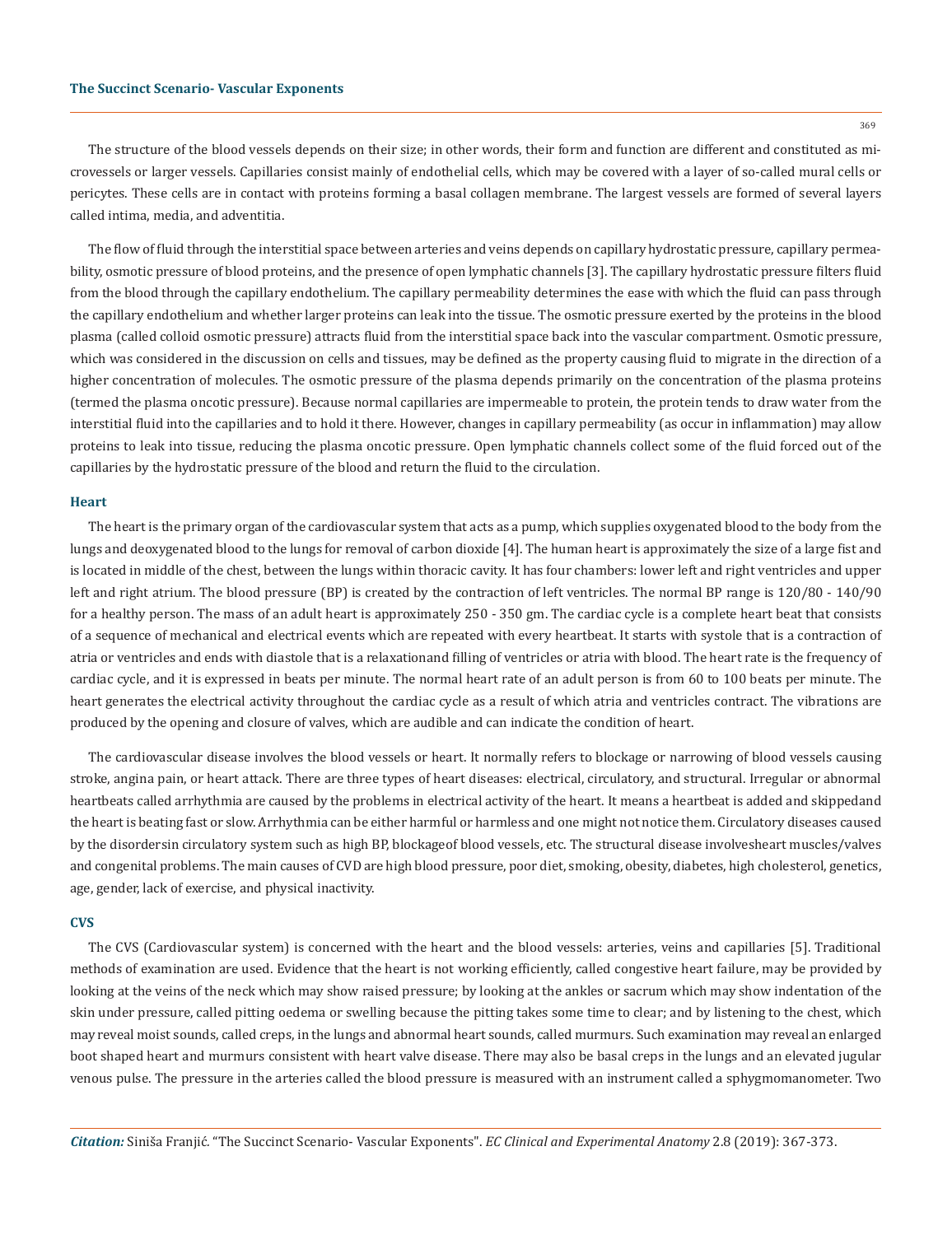pressures are measured in each heart beat cycle. The systolic or squeezing pressure is the higher and the diastolic or resting pressure is the lower. The upper limit of the normal blood pressure is 140/90, or 140 systolic and 90 diastolic, all pressures being measured in millimetres of mercury (mm Hg).

The blood vascular system has evolved to transfer respiratory gases between lungs and tissues. Different types of blood vessel are recognisable from their different structures and functions. An artery is thick walled and elastic, a property which resides in the presence of a specialised tissue called elastic tissue, and it conveys blood in a high pressure system from heart to tissues, for example, to voluntary muscle. A vein is thin walled and conveys blood in a low pressure system back from the tissues to the heart. In the tissue itself, the artery has subdivided repeatedly to form very small vessels called capillaries, whose walls have a single layer of cells to facilitate gas exchange between capillary vessels and muscle fibrils, the individual muscle units. The capillaries then unite to form small veins, called venules, and these unite in turn to form veins.

#### **Abnormalities**

Hemostasis (blood clotting) is central to the tissue response to injury [3]. Rupture of larger veins and arteries often occurs after vascular injury resulting from trauma, inflammatory or neoplastic damage, erosion of a vessel wall, or occasionally with congenital malformations of the vasculature. All may lead to hemorrhage, uncontrolled movement of blood into tissues, body spaces, and the gastrointestinal or urinary tract. The term hemorrhagic diathesis refers to a variety of clinical disorders, some congenital, some acquired, in which usually insignificant (or even unapparent) injury leads to unusual bleeding.

Normal hemostasis must accomplish two seemingly contradictory functions: the maintenance of blood in a fluid, thrombus (clot) free state in normal vessels and at the same time have the ability to form a localized hemostatic plug at the site of an injury. Such hemostatic plugs are referred to as thrombi, when within the body, and clots when they occur outside the body. The overall process is usually referred to as blood clotting or coagulation. Thrombosis is the opposite of hemorrhage, the pathologic activation of hemostasis under inappropriate conditions.

The proper functioning of the hemostasis system depends on the integrated functioning of four major components. These include integrity of the small blood vessels and their lining cells (endothelium), adequate numbers of structurally and functionally normal platelets, normal levels of humoral coagulation factors (proteins found in the blood plasma), and normal levels of coagulation inhibitors to control, localize, and terminate the hemostatic process to prevent pathologic thrombosis. Adequate concentration of calcium ions in the blood is also necessary for appropriate hemostasis (although hypocalcemia is not commonly associated with hemorrhagic symptoms).

Some specialized terminology is associated with the description of hemorrhagic processes. A hematoma is the accumulation of blood within tissue. It may be insignificant such as a bruise (ecchymosis) on a limb or life-threatening should it occur within the skull. A large accumulation of blood within a body space is a hemarthrosis (if within joints), hemothorax (within the chest), and hemopericardium (between the heart and its pericardial lining). Such accumulations are likely to lead to compromise of normal function. For example, a hemopericardium may lead to cardiac tamponade, a condition in which the accumulation of blood adjacent to the heart prevents normal cardiac function. Petechiae are small 1 to 2 mm pinpoint hemorrhages in the skin, mucous membrane, or serosa that are often indicative of a failure of platelet function and of capillary bleeding.

# **Blood pressure**

Blood pressure represents lateral force exerted on the vasculature by flowing blood [6]. Pressure is maximal shortly after ventricular systole (SBP). The diastolic pressure (DBP) follows cardiac diastole and is the lowest pressure in the cycle.

Pulse pressure is the arithmetic difference between the systolic and diastolic pressures. Pulse pressures vary with stroke volume or vascular compliance. Pulse pressures less than 30 mm Hg are common with hypovolemia, tachycardia, aortic stenosis, constrictive pericarditis, pleural effusions, and ascites. Widened pulse pressures may be due to aortic regurgitation, thyrotoxicosis, patent ductus arterio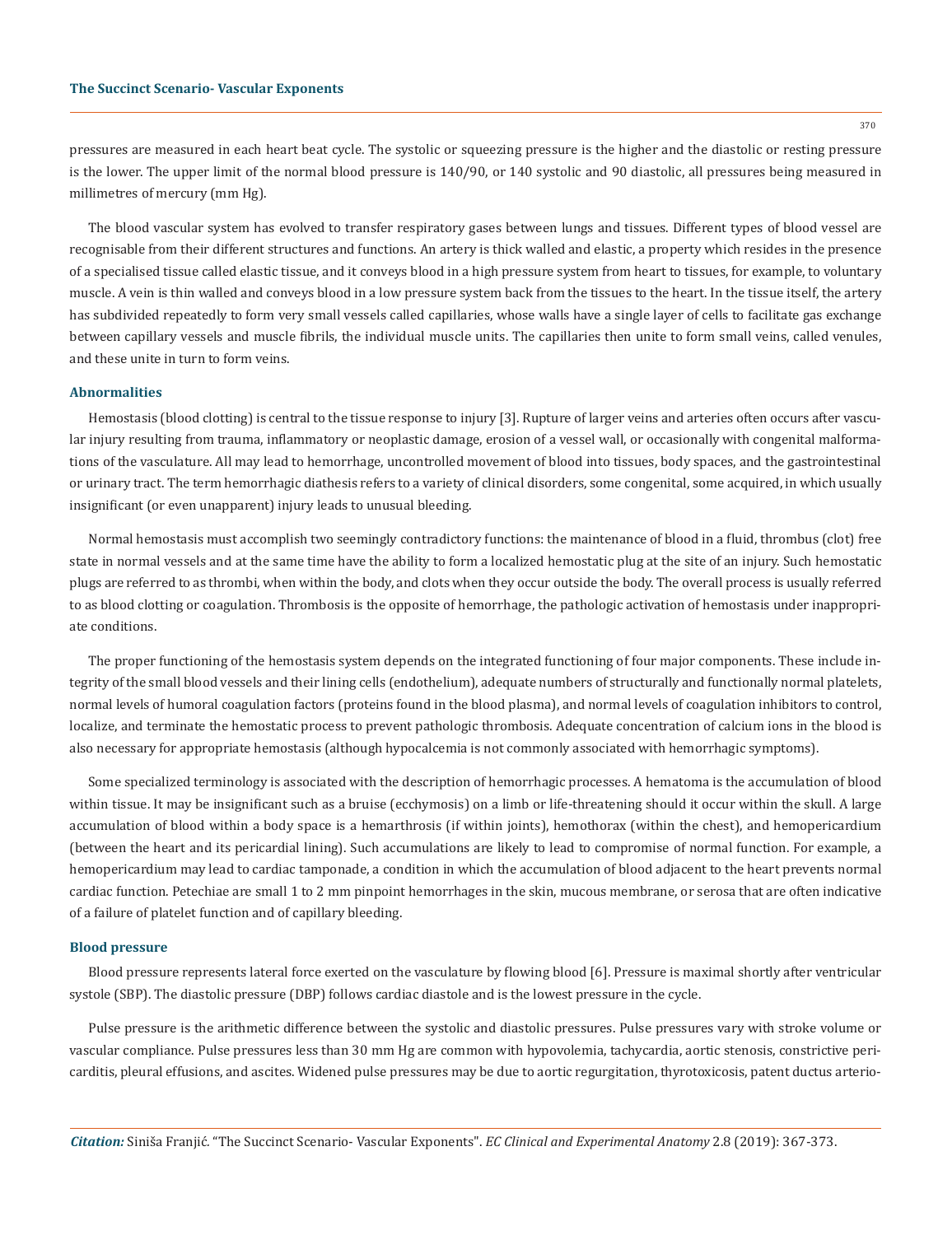sus, arteriovenous fistula and coarctation of the aorta. Variability of pulse pressure and systolic pressure during the respiratory cycle has been correlated with response to intravascular fluid repletion.

The initial upstroke and peak of the arterial waveform are produced by left ventricular ejection. The end of systole is marked by a brief decline in pressure until the aortic valve closes and redirects backflowing blood into the aorta. The "dicrotic notch" so created may be detected on recordings obtained from aortic or proximal arterial sites. The waveform becomes more peaked and of higher amplitude as it progresses distally. The initial upstroke is prolonged, producing a higher systolic and a lower diastolic pressure.

The velocity of blood flow is slowest in the largest arteries because they are distensible and absorb energy from the pressure wave front. The pulse wave travels at a rate of 7 - 10 m/s in large arteries such as the subclavian artery and increases to 15 - 30 m/s in smaller distal arteries.

When a pressure wave front enters a small, nondistensible artery, part of the wave may be reflected back proximally. If a reflected wave strikes an oncoming wave, the two summate, causing a higher pressure than would occur otherwise. This phenomenon produces pressures in the distal peripheral arteries that paradoxically may be more than 20 - 30 mm Hg above those recorded in the aorta.

The blood pressure varies considerably in any individual, depending on such factors as their activity or anxiety levels [7]. A single blood pressure reading should not be relied upon before initiating treatment. At least three readings on three separate occasions must be taken. Some patients increase their blood pressure even at the prospect of having it measured (white coat hypertension). If there are doubts about the validity of blood pressure measurements, the solution is to carry out continuous monitoring whilst the patient leads their normal life. Unfortunately, this facility is not always available. There is accumulating evidence that sustained hypertension in elderly patients should be treated. Since elderly patients had previously been excluded from blood pressure trials, this information has been slow in being acquired and the position in the very old (those aged over 90) remains uncertain. If, on examination and investigation, the patient shows evidence of end organ damage, then the necessity for treatment is more compelling. The sort of damage that the professional should look out for is impaired kidney function, damage to the eyes and evidence of heart failure or previous strokes. Any patient who is also diabetic is particularly vulnerable to the ravages of hypertension.

Once it has been decided that a reduction in blood pressure is needed, the next decision is the choice of drug management. All hypertensive patients should be encouraged to achieve an ideal weight, to reduce salt intake (in cooking), to take regular exercise and to avoid smoking. In mild cases, these measures, if successfully accomplished, may be sufficient to bring the blood pressure down to an acceptable level (usually 140/80 mm Hg or less).

#### **Hematology**

Hematology is the study of blood in health and disease [8]. It addresses problems with the red blood cells, white blood cells, platelets, blood vessels, bone marrow, lymphnodes, spleen, and proteins involved in bleeding and clotting. If a patientis diagnosed with a blood disease, his healthcare provider may refer him to a hematologist. A hematologist is a physician who has a Without blood, the human body would weaken and die. Organs couldn't get the oxygen and the nutrients they need to survive, and we couldn't warm up or cool down. The average adult man has about 3 gallons, or 24 pints, of blood inside his body; the average adult woman has about 2.5 gallons, or 20 pints.

There is no substitute for blood. It can't be made or manufactured. According to the American Red Cross (2016), donors are the only source of blood for patients who need it, and more than 38,000 blood donations are needed every day. Another way to think about the demand is that in the United States, every 2 seconds a patient is in need of blood. Roughly, adonation equals about a pint, and one donation can help save the lives of up to three people.

Whole blood is living tissue made up of liquid and solids. It has four main parts: plasma, red blood cells, white blood cells, and platelets. The liquid, called plasma, is made of water, sugar, fat, salt, and protein. Plasma, which is 90% water, makes up 55% of blood volume. The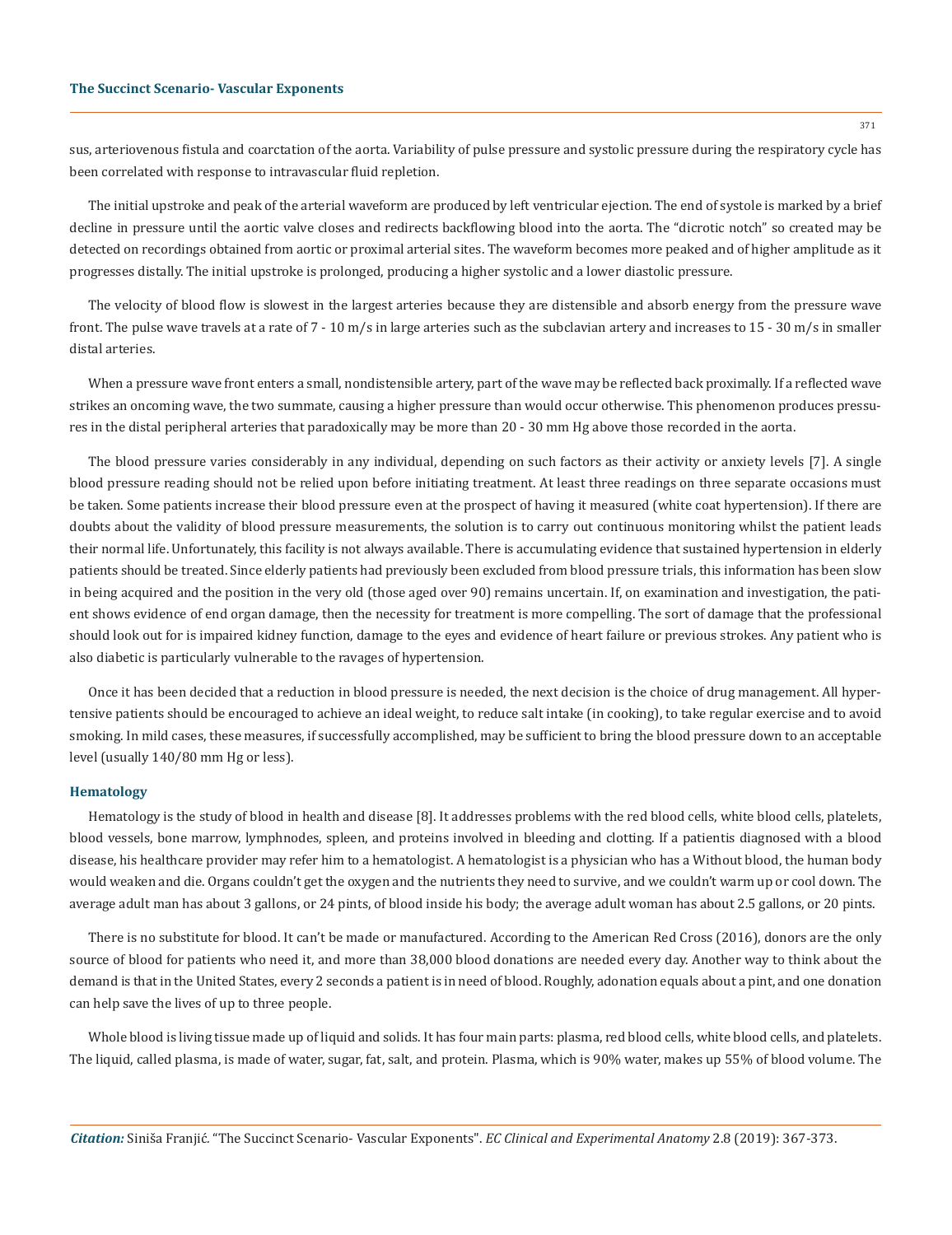main job of plasma is to carry blood cells throughout the body along with nutrients, waste products, antibodies, clotting factors, hormones, and proteins. The solid part of blood has three types of blood cells: red blood cells, white blood cells, and platelets.

#### **Blood and forensics**

Blood is one of the most significant and frequently encountered types of physical evidence associated with the forensic investigation of death and violent crime [9]. The identification and individualization of human bloodstains have progressed over the past 100 years since the ABO grouping system was discovered by Landsteiner in 1901. The techniques for the individualization of human blood in forensic science relied on the ABO system for many years. The development of the characterization of the red cell isoenzymes and serum genetic markers in the late 1970s dramatically increased the individualization of human blood. The work of Sir Alec Jeffreys in the development of DNA profiling in 1985 was a milestone in forensic science. Since then the techniques of DNA analysis in forensic cases has rapidly evolved through PCR (polymerase chain reaction) and STR (short tandem repeat) techniques and afforded the forensic scientist a powerful tool for the individualization of human blood. Bloodstains collected from a scene of violent death where bloodshed has occurred and blood samples collected from clothing of the victim and the accused can now provide a link between an assailant and a victim to a high degree of scientific certainty.

The identification and individualization of human blood is cojoined with the discipline of bloodstain pattern analysis (BPA). BPA focuses on the analysis of the size, shape, and distribution of bloodstains resulting from bloodshed events as a means of determining the types of activities and mechanisms that produced them. This information coupled with DNA individualization and wound interpretation from the autopsy examination of the victim by the forensic pathologist provides a basis for the reconstruction of the bloodshed events. The scientific analysis of bloodstain pattern evidence has proved crucial in numerous cases where the manner of death is questioned and the issue of homicide, suicide, accident, or natural death must be resolved in a criminal or civil litigation or proceeding.

#### **Conclusion**

The quantity of blood in the body depends on the body surface, ie height and weight. The average total weight of blood in the body is 8% of body weight. The quantity of blood is constant in healthy people at rest, and it increases during exercise and by entry more fluid and food into the body. In the opposite case, blood volume decreases. Physiological changes in blood volume are due to changes in plasma volume. The quantity of blood is distributed differently in the body, mainly according to the needs of individual organs. Blood is a living organ, which can save lives if transfused. Loss of large quantity of blood after injury or illness can cause shock. Then the brain and heart cannot function normally. Blood is also the first connection between mother and child. A person's health can also be determined by his blood condition, and in the same way scientists today can diagnose and investigate complex diseases.

## **Bibliography**

- 1. Heyden RJ. "Anatomy and Physiology". OpenStax College, Rice University, Houston, USA (2013): 738-739, 838-840.
- 2. [Bikfalvi A. "A Brief History of Blood and Lymphatic Vessels". Springer International Publishing AG, Cham, Switzerland \(2017\): 1.](https://link.springer.com/book/10.1007/978-3-319-74376-9)
- 3. Reisner EG and Reisner HM. "Crowley's An Introduction To Human Disease Pathology and Pathophysiology Correlations, Tenth Edition". Jones and Bartlett Learning, Burlington, USA (2017): 294, 371-372.
- 4. Mubarak Q., *et al*[. "Quality Assessment and Classification of Heart Sounds Using PCG Signals". In Khan F, Jan MA, Alam M \(eds\): "Ap](https://link.springer.com/chapter/10.1007/978-3-319-96139-2_1)[plications of Intelligent Technologies in Healthcare". Springer Nature Switzerland AG, Cham, Switzerland \(2019\): 1-11.](https://link.springer.com/chapter/10.1007/978-3-319-96139-2_1)
- 5. Stewart JSS and Stewart BJA. "Clinical Care". Cavendish Publishing Limited, London, UK (1999): 40-44.
- 6. Waxman K., *et al*. "Intensive Care Monitoring". In Bongard FS, Sue DY, Vintch JRE (eds): "Current Diagnosis and Treatment Critical Care, Third Edition". The McGraw-Hill Companies, Inc., New York, USA (2008): 189.